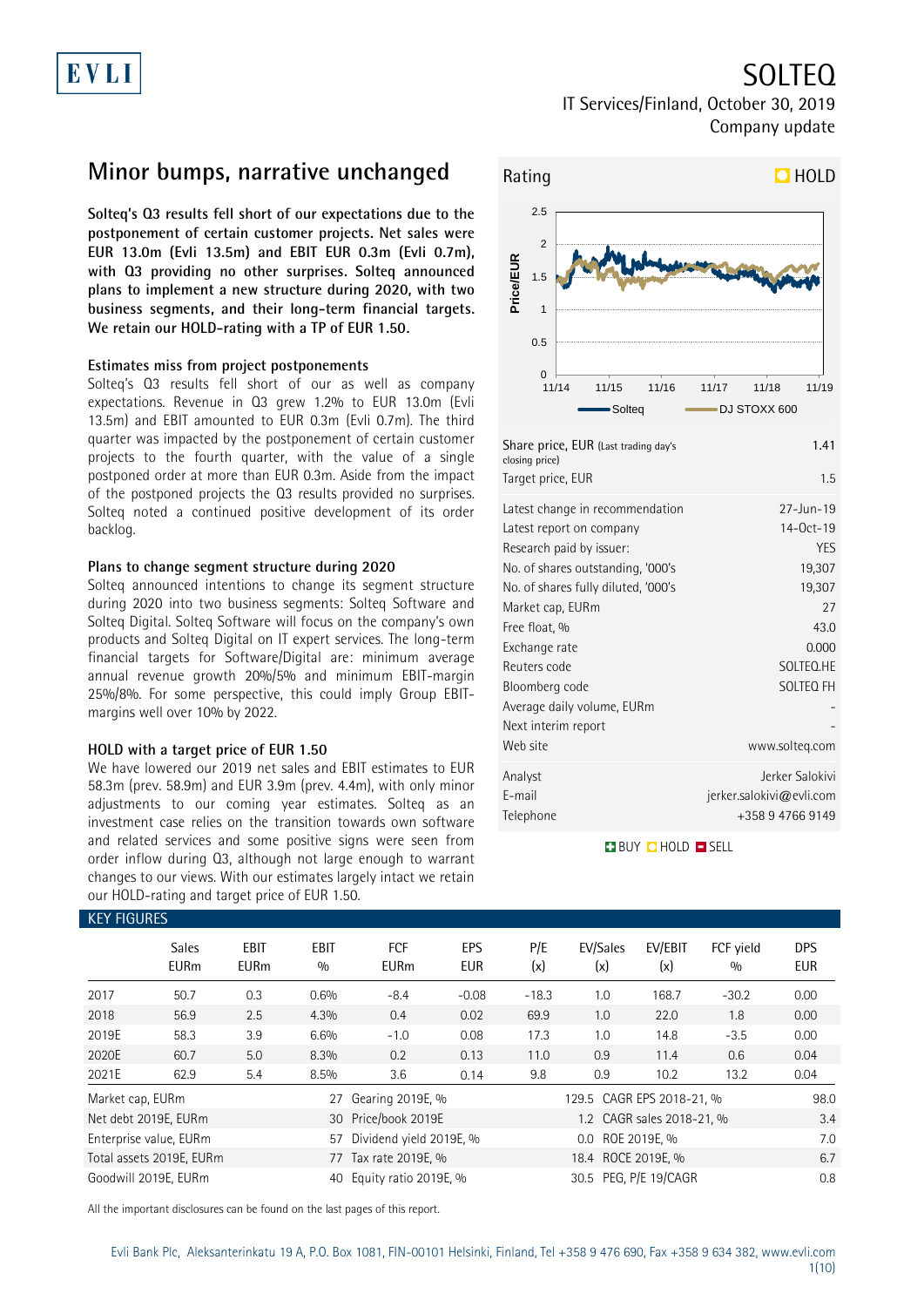| <b>Solteq</b>          | 2017     | Q1/18  | Q2'18   | Q3/18  | Q4/18  | 2018     | Q1/19  | Q2'19  | Q3/19   | Q4/'19E | 2019E   | 2020E   | 2021E   |
|------------------------|----------|--------|---------|--------|--------|----------|--------|--------|---------|---------|---------|---------|---------|
| Net sales              | 50.7     | 14.9   | 14.2    | 12.8   | 14.9   | 56.9     | 14.9   | 14.7   | 13.0    | 15.7    | 58.3    | 60.7    | 62.9    |
| sales growth %         | $-19.6%$ | 13.8%  | 5.7%    | 10.3%  | 19.2%  | $12.1\%$ | 0.2%   | 3.0%   | 1.2%    | 5.2%    | 2.4%    | 4.2%    | 3.5%    |
|                        |          |        |         |        |        |          |        |        |         |         |         |         |         |
| Other income           | 0.1      | 0.0    | 0.0     | 0.0    | 0.5    | 0.5      | 0.0    | 0.0    | 0.0     | 0.0     | 0.0     | 0.0     | 0.0     |
| Materials and services | $-6.3$   | $-2.1$ | $-1.7$  | $-1.2$ | $-1.1$ | $-6.1$   | $-0.9$ | $-1.4$ | $-1.4$  | $-1.3$  | $-5.0$  | $-4.5$  | $-4.7$  |
| Personnel expenses     | $-32.9$  | $-8.8$ | $-9.8$  | $-8.6$ | $-8.3$ | $-35.6$  | $-9.3$ | $-9.4$ | $-8.1$  | $-9.5$  | $-36.3$ | $-37.9$ | $-39.0$ |
| Other expenses         | $-9.2$   | $-2.0$ | $-2.0$  | $-2.0$ | $-4.9$ | $-10.9$  | $-2.2$ | $-2.3$ | $-2.2$  | $-2.4$  | $-9.1$  | $-9.2$  | $-9.5$  |
| <b>EBITDA</b>          | 2.4      | 1.9    | 0.6     | 1.1    | 1.1    | 4.8      | 2.5    | 1.5    | 1.3     | 2.5     | 7.8     | 9.1     | 9.7     |
| <b>D&amp;A</b>         | $-2.1$   | $-0.6$ | $-0.6$  | $-0.6$ | $-0.5$ | $-2.3$   | $-0.9$ | $-1.0$ | $-1.0$  | $-1.0$  | $-4.0$  | $-4.1$  | $-4.3$  |
| <b>EBIT</b>            | 0.3      | 1.3    | 0.0     | 0.5    | 0.6    | 2.5      | 1.5    | 0.6    | 0.3     | 1.5     | 3.9     | 5.0     | 5.4     |
| <b>EBIT</b> margin     | 0.6%     | 8.8%   | 0.2%    | 3.8%   | 4.3%   | $4.3\%$  | 10.2%  | 3.9%   | $2.2\%$ | 9.5%    | 6.6 %   | 8.3%    | 8.5%    |
| Adjustment items       | 1.8      | 0.0    | 0.1     | 0.1    | 0.5    | 0.7      | 0.0    | 0.1    | 0.0     | 0.0     | 0.1     | 0.0     | 0.0     |
| Adjusted EBIT          | 2.1      | 1.3    | 0.2     | 0.6    | 1.1    | 3.1      | 1.5    | 0.6    | 0.3     | 1.5     | 3.9     | 5.0     | 5.4     |
| Adj. EBIT margin       | $4.1\%$  | 8.7%   | $1.1\%$ | 4.3%   | 7.5%   | 5.5%     | 10.3%  | 4.3%   | 2.2%    | 9.5%    | 6.8%    | 8.3%    | 8.5%    |

|                                   | <b>MCAP</b> |        | EV/EBITDA |        |       | EV/EBIT |       |       | P/E        |        |
|-----------------------------------|-------------|--------|-----------|--------|-------|---------|-------|-------|------------|--------|
| <b>SOLTEQ PEER GROUP</b>          | <b>MEUR</b> | 19E    | 20E       | 21E    | 19E   | 20E     | 21E   | 19E   | <b>20E</b> | 21E    |
| <b>Tieto</b>                      | 1900        | 9.0x   | 7.9x      | 7.6x   | 14.0x | 12.3x   | 11.6x | 14.0x | 13.4x      | 12.9x  |
| Atea                              | 1264        | 10.2x  | 8.8x      | 8.1x   | 17.4x | 13.7x   | 12.2x | 21.5x | 16.7x      | 14.7x  |
| Knowit                            | 328         | 9.0x   | 8.4x      | 7.8x   | 11.1x | 10.2x   | 9.4x  | 14.6x | 13.3x      | 12.2x  |
| HiQ                               | 249         | 9.7x   | 9.7x      | 9.1x   | 11.8x | 11.6x   | 10.8x | 16.0x | 15.1x      | 14.0x  |
| <b>B</b> ouvet                    | 298         | 10.9x  | 10.0x     | 9.4x   | 13.8x | 12.6x   | 11.6x | 16.9x | 15.5x      | 14.5x  |
| Enea                              | 337         | 11.5x  | 11.3x     | 10.4x  | 14.7x | 15.1x   | 13.5x | 21.5x | 17.5x      | 16.1x  |
| Gofore                            | 104         | 11.2x  | 9.3x      | 8.2x   | 12.9x | 10.6x   | 9.2x  | 18.1x | 14.4x      | 12.5x  |
| Digia                             | 104         | 7.9x   | 7.0x      | 6.7x   | 12.0x | 10.1x   | 9.4x  | 13.6x | 11.7x      | 10.7x  |
| <b>Siili Solutions</b>            | 56          | 8.0x   | 6.8x      | 6.0x   | 10.4x | 8.2x    | 7.1x  | 12.1x | 9.3x       | 8.1x   |
| Vincit                            | 62          | 11.5x  | 8.7x      | 7.9x   | 13.6x | 9.9x    | 8.0x  | 20.6x | 14.7x      | 11.7x  |
| Innofactor                        | 28          | 9.9x   | 9.5x      | 8.6x   | 24.7x | 19.3x   | 14.2x | 21.5x | 17.1x      | 12.3x  |
| Peer Group Average                | 430         | 9.9x   | 8.8x      | 8.2x   | 14.2x | 12.1x   | 10.6x | 17.3x | 14.4x      | 12.7x  |
| Peer Group Median                 | 249         | 9.9x   | 8.8x      | 8.1x   | 13.6x | 11.6x   | 10.8x | 16.9x | 14.7x      | 12.5x  |
| Solteq (Evli est.)                | 27          | 7.3x   | 6.1x      | 5.3x   | 14.8x | 11.5x   | 10.3x | 17.3x | 11.1x      | 9.8x   |
| Solteg prem./disc. to peer median |             | $-26%$ | $-31%$    | $-34%$ | 9%    | $-1%$   | $-5%$ | 2%    | $-25%$     | $-21%$ |

Source Bloomberg, Evli Research

EVLI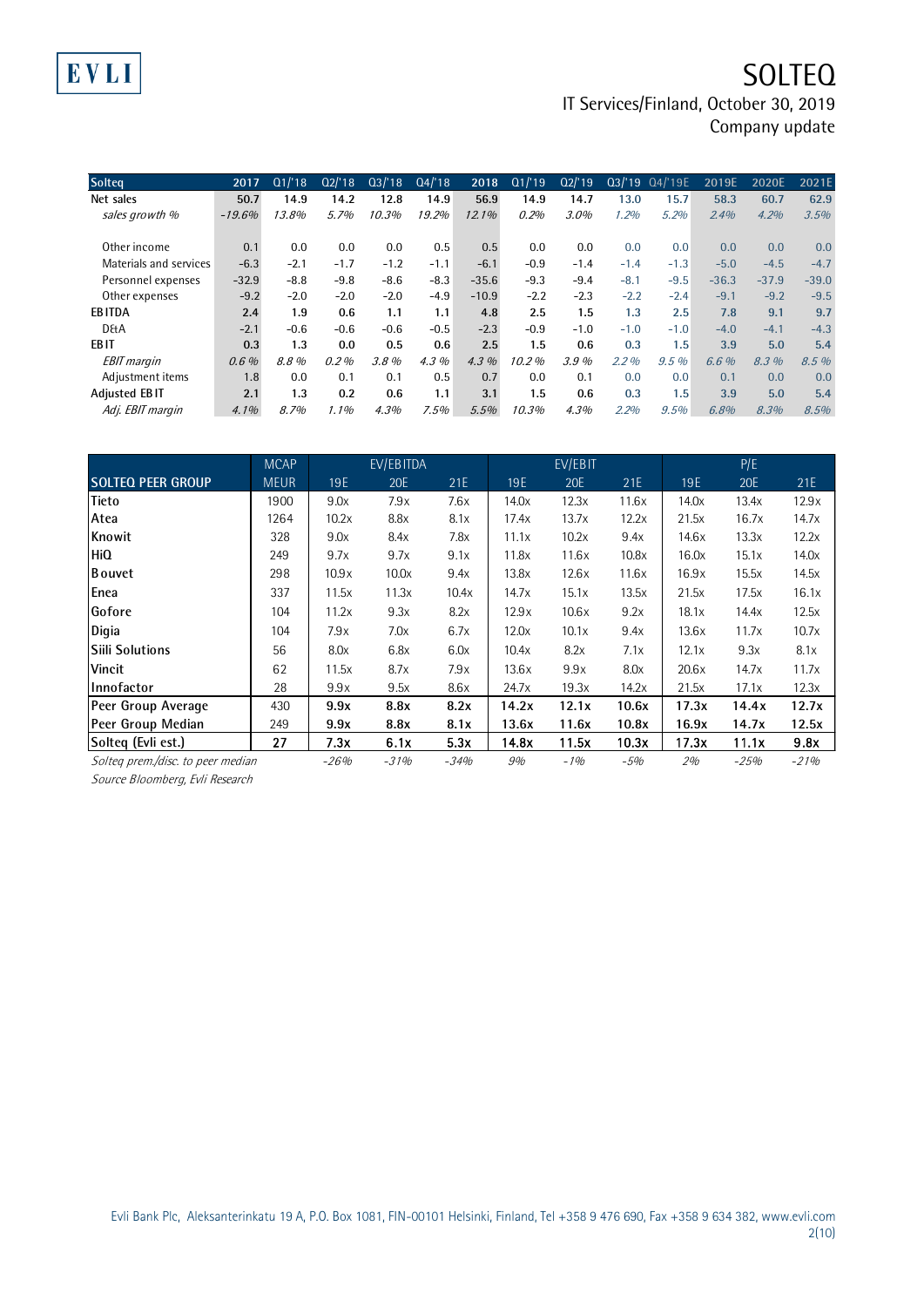| <b>INTERIM FIGURES</b>               |        |         |         |          |        |        |          |         |         |        |        |        |
|--------------------------------------|--------|---------|---------|----------|--------|--------|----------|---------|---------|--------|--------|--------|
| EVLI ESTIMATES, EURm                 | 201801 | 201802  | 201803  | 201804   | 2018   | 201901 | 201902   | 201903  | 2019Q4E | 2019E  | 2020E  | 2021E  |
| Net sales                            | 14.9   | 14.2    | 12.8    | 14.9     | 56.9   | 14.9   | 14.7     | 13.0    | 15.7    | 58.3   | 60.7   | 62.9   |
| EBITDA                               | 1.9    | 0.6     | 1.1     | 1.1      | 4.8    | 2.5    | 1.6      | 1.3     | 2.5     | 7.8    | 9.5    | 10.3   |
| EBITDA margin (%)                    | 12.9   | 4.4     | 8.3     | 7.7      | 8.4    | 16.4   | 10.7     | 10.0    | 15.9    | 13.4   | 15.6   | 16.4   |
| EBIT                                 | 1.3    | 0.0     | 0.5     | 0.6      | 2.5    | 1.5    | 0.6      | 0.3     | 1.5     | 3.9    | 5.0    | 5.4    |
| EBIT margin (%)                      | 8.8    | 0.2     | 3.8     | 4.3      | 4.3    | 10.2   | 3.9      | 2.2     | 9.5     | 6.6    | 8.3    | 8.5    |
| Net financial items                  | $-0.4$ | $-0.4$  | $-0.4$  | $-0.6$   | $-1.8$ | $-0.5$ | $-0.5$   | $-0.5$  | $-0.5$  | $-1.9$ | $-1.9$ | $-1.9$ |
| Pre-tax profit                       | 0.9    | $-0.3$  | 0.1     | 0.0      | 0.6    | 1.1    | 0.1      | $-0.2$  | 1.0     | 1.9    | 3.1    | 3.5    |
| Tax                                  | $-0.2$ | 0.0     | $-0.2$  | 0.1      | $-0.3$ | $-0.3$ | 0.1      | 0.0     | $-0.2$  | $-0.4$ | $-0.6$ | $-0.7$ |
| Tax rate (%)                         | 26.6   | 9.5     | 312.0   | $-233.3$ | 44.5   | 23.7   | $-106.3$ | 16.1    | 20.0    | 18.4   | 20.0   | 20.0   |
| Net profit                           | 0.7    | $-0.3$  | $-0.1$  | 0.1      | 0.4    | 0.8    | 0.1      | $-0.2$  | 0.8     | 1.6    | 2.5    | 2.8    |
| EPS                                  | 0.03   | $-0.02$ | $-0.01$ | 0.01     | 0.02   | 0.04   | 0.01     | $-0.01$ | 0.04    | 0.08   | 0.13   | 0.14   |
| EPS adjusted (diluted no. of shares) | 0.03   | $-0.02$ | $-0.01$ | 0.01     | 0.02   | 0.04   | 0.01     | $-0.01$ | 0.04    | 0.08   | 0.13   | 0.14   |
| Dividend per share                   | 0.00   | 0.00    | 0.00    | 0.00     | 0.00   | 0.00   | 0.00     | 0.00    | 0.00    | 0.00   | 0.04   | 0.04   |
| SALES, EURm                          |        |         |         |          |        |        |          |         |         |        |        |        |
| Solteq                               | 14.9   | 14.2    | 12.8    | 14.9     | 56.9   | 14.9   | 14.7     | 13.0    | 15.7    | 58.3   | 60.7   | 62.9   |
| Total                                | 14.9   | 14.2    | 12.8    | 14.9     | 56.9   | 14.9   | 14.7     | 13.0    | 15.7    | 58.3   | 60.7   | 62.9   |
| SALES GROWTH, Y/Y %                  |        |         |         |          |        |        |          |         |         |        |        |        |
| Solteg                               | 13.6   | 5.7     | 10.3    | 19.2     | 12.1   | 0.4    | 3.0      | 1.2     | 5.2     | 2.5    | 4.2    | 3.5    |
| <b>Total</b>                         | 13.6   | 5.7     | 10.3    | 19.2     | 12.1   | 0.4    | 3.0      | 1.2     | 5.2     | 2.5    | 4.2    | 3.5    |
| EBIT, EURm                           |        |         |         |          |        |        |          |         |         |        |        |        |
| Solteg                               | 1.3    | 0.0     | 0.5     | 0.6      | 2.5    | 1.5    | 0.6      | 0.3     | 1.5     | 3.9    | 5.0    | 5.4    |
| Total                                | 1.3    | 0.0     | 0.5     | 0.6      | 2.5    | 1.5    | 0.6      | 0.3     | 1.5     | 3.9    | 5.0    | 5.4    |
| EBIT margin, %                       |        |         |         |          |        |        |          |         |         |        |        |        |
| Solteq                               | 8.8    | 0.2     | 3.8     | 4.3      | 4.3    | 10.2   | 3.9      | 2.2     | 9.5     | 6.6    | 8.3    | 8.5    |
| Total                                | 8.8    | 0.2     | 3.8     | 4.3      | 4.3    | 10.2   | 3.9      | 2.2     | 9.5     | 6.6    | 8.3    | 8.5    |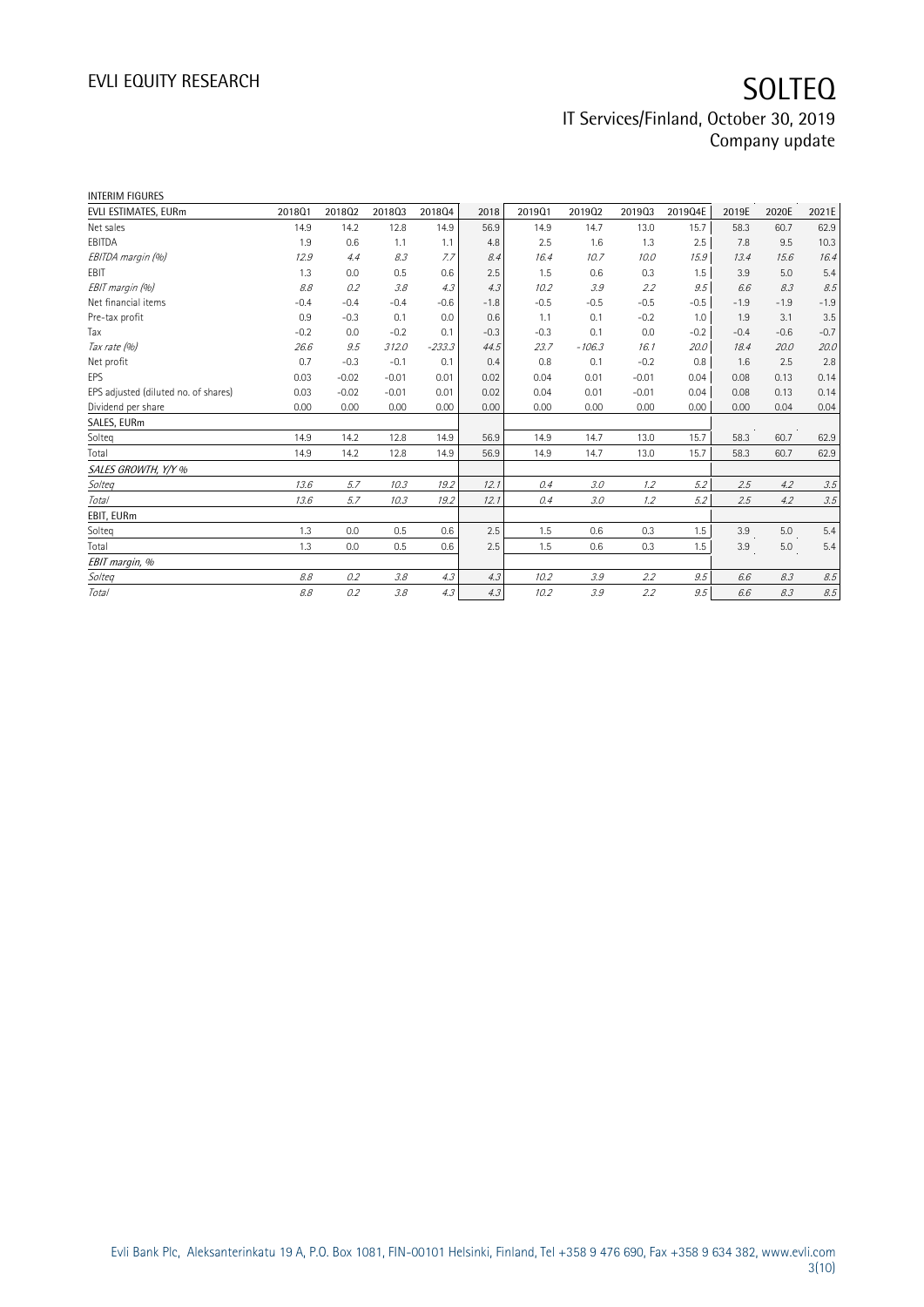| INCOME STATEMENT, EURm                   | 2014                | 2015                      | 2016           | 2017           | 2018            | 2019E               | 2020E          | 2021E          |
|------------------------------------------|---------------------|---------------------------|----------------|----------------|-----------------|---------------------|----------------|----------------|
| Sales                                    | 40.9                | 54.2                      | 63.0           | 50.7           | 56.9            | 58.3                | 60.7           | 62.9           |
| Sales growth (%)                         | $0.0$               | 32.6                      | 16.3           | $-19.6$        | 12.1            | 2.5                 | 4.2            | 3.5            |
| EBITDA                                   | 3.8                 | 3.1                       | 8.4            | 2.4            | 4.8             | 7.8                 | 9.5            | 10.3           |
| EBITDA margin (%)                        | 9.3                 | 5.7                       | 13.3           | 4.7            | 8.4             | 13.4                | 15.6           | 16.4           |
| Depreciation                             | $-1.3$              | $-1.8$                    | $-1.9$         | $-2.1$         | -2.3            | $-2.2$              | $-2.7$         | $-3.1$         |
| EBITA                                    | 2.5                 | 1.3                       | 6.5            | 0.3            | 2.5             | 3.9                 | 5.0            | 5.4            |
| Goodwill amortization / writedown        | 0.0                 | 0.0                       | $-0.1$         | 0.0            | 0.0             | 0.0                 | 0.0            | 0.0            |
| EBIT                                     | 2.5                 | 1.3                       | 6.4            | 0.3            | 2.5             | 3.9                 | 5.0            | 5.4            |
| EBIT margin (%)                          | 6.1                 | 2.4                       | 10.2           | 0.6            | 4.3             | 6.6                 | 8.3            | 8.5            |
| Reported EBIT                            | 2.5                 | 1.3                       | 6.4            | 0.3            | 2.5             | 3.9                 | 5.0            | 5.4            |
|                                          | 6.1                 | 2.4                       | 10.2           | 0.6            | 4.3             |                     | 8.3            | 8.5            |
| EBIT margin (reported) (%)               |                     |                           |                |                |                 | 6.6                 |                |                |
| Net financials                           | $-0.2$              | $-1.0$                    | $-1.7$         | $-1.8$         | $-1.8$          | $-1.9$              | $-1.9$         | $-1.9$         |
| Pre-tax profit                           | 2.3                 | 0.3                       | 4.7            | $-1.5$         | 0.6             | 1.9                 | 3.1            | 3.5            |
| Taxes                                    | $-0.4$              | $-0.2$                    | $-0.1$         | $-0.1$         | $-0.3$          | $-0.4$              | $-0.6$         | $-0.7$         |
| Minority shares                          | 0.0                 | 0.0                       | 0.0            | 0.0            | 0.0             | 0.0                 | 0.0            | 0.0            |
| Net profit                               | 1.9                 | 0.1                       | 4.6            | $-1.5$         | 0.4             | 1.6                 | 2.5            | 2.8            |
| Cash NRIs                                | 0.0                 | 0.0                       | 0.0            | 0.0            | 0.0             | 0.0                 | 0.0            | 0.0            |
| Non-cash NRIs                            | 0.0                 | 0.0                       | 0.0            | 0.0            | 0.0             | 0.0                 | 0.0            | 0.0            |
| <b>BALANCE SHEET, EURm</b>               |                     |                           |                |                |                 |                     |                |                |
| Assets                                   |                     |                           |                |                |                 |                     |                |                |
| Fixed assets                             | $\overline{4}$      | 8                         | $\overline{7}$ | 8              | 10              | 13                  | 15             | 14             |
| Goodwill                                 | 13                  | 35                        | 34             | 37             | 40              | 40                  | 40             | 40             |
| Right of use assets                      | $\mathbf 0$         | $\mathbf 0$               | $\mathbb O$    | $\circ$        | 6               | $\,6$               | $\overline{7}$ | $\overline{7}$ |
| Inventory                                | $\mathbf 0$         | $\mathbf 0$               | $\mathbf 0$    | $\circ$        | $\mathbf 0$     | $\mathsf{O}\xspace$ | $\mathbf 0$    | $\mathbf 0$    |
| Receivables                              | 5                   | 18                        | 12             | 15             | 12              | 12                  | 13             | 13             |
| Liquid funds                             | 3                   | 3                         | 8              | $\overline{2}$ | 5               | 5                   | 5              | 5              |
| Total assets                             | 25                  | 64                        | 61             | 61             | 74              | 77                  | 80             | 80             |
| Liabilities                              |                     |                           |                |                |                 |                     |                |                |
| Shareholder's equity                     | 12                  | 15                        | 20             | 20             | 22              | 23                  | 26             | 28             |
| Minority interest                        | $\mathbf 0$         | $\mathbf 0$               | $\mathbf 0$    | $\mathbf 0$    | $\mathbf 0$     | $\mathsf{O}\xspace$ | $\mathbf 0$    | $\mathbf 0$    |
| Convertibles                             | $\mathbf 0$         | $\mathbf 0$               | $\mathbf 0$    | $\mathbf 0$    | $\mathbf 0$     | $\mathsf{O}\xspace$ | $\mathbf 0$    | $\mathbf 0$    |
| Lease liabilities                        | $\mathsf{O}\xspace$ | $\mathsf{O}\xspace$       | $\mathbb O$    | $\mathbf{0}$   | 6               | $\,6$               | 7              | 7              |
| Deferred taxes                           | $\mathbf{1}$        | $\mathbf{1}$              | $\mathbf{1}$   | 1              | $\mathbf{1}$    | $\mathbf{1}$        | $\mathbf{1}$   | $\mathbf{1}$   |
| Interest bearing debt                    | $\overline{4}$      | 28                        | 26             | 26             | 28              | 29                  | 28             | 25             |
| Non-interest bearing current liabilities | 8                   | 18                        | 14             | 14             | 17              | 17                  | 18             | 18             |
| Other interest-free debt                 | $\mathbf 0$         | $\mathbf 0$               | $\mathbf 0$    | $\mathbf 0$    | $\mathbf 0$     | $\mathsf{O}\xspace$ | $\mathbf 0$    | $\mathbf 0$    |
| Total liabilities                        | 25                  | 64                        | 61             | 61             | 74              | 77                  | 80             | 80             |
| CASH FLOW, EURm                          |                     |                           |                |                |                 |                     |                |                |
| + EBITDA                                 | $\overline{4}$      | $\ensuremath{\mathsf{3}}$ | $\, 8$         | $\overline{2}$ | $\mathsf S$     | $\, 8$              | $9\,$          | 10             |
| - Net financial items                    | $\mathbf 0$         | $-1$                      | $-2$           | $-2$           | $-2$            | $-2$                | $-2$           | $-2$           |
| - Taxes                                  | $\mathbf 0$         | $\mathbf 0$               | $\mathbf 0$    | $\mathbf 0$    | $\mathbf 0$     | $\mathsf{O}\xspace$ | $-1$           | $-1$           |
| - Increase in Net Working Capital        | 3                   | $-3$                      | $\overline{2}$ | $-3$           | $6\phantom{1}6$ | $\mathsf{O}\xspace$ | $\mathbf 0$    | $\mathbf 0$    |
| $+/-$ Other                              | $\mathbf 0$         | $\mathbf 0$               | $\mathbf 0$    | $\mathbf 0$    | $\mathbf 0$     | $\mathsf{O}\xspace$ | $\mathbf 0$    | $\mathbf 0$    |
| = Cash flow from operations              | $\overline{7}$      | $-1$                      | 8              | $-2$           | 8               | $\,6$               | $\overline{7}$ | 8              |
| - Capex                                  | $-18$               | $-28$                     | $\mathbf{1}$   | $-6$           | $-8$            | $-7$                | $-7$           | $-4$           |
| - Acquisitions                           | $\mathbf 0$         | $\mathbf 0$               | $\mathbf 0$    | $\circ$        | $\mathbf 0$     | $\mathsf{O}\xspace$ | $\mathbf{0}$   | $\mathbf 0$    |
| + Divestments                            | $\mathbf 0$         | $\mathbf 0$               | $\mathbf 0$    | $\mathbf 0$    | $\mathbf 0$     | $\mathsf{O}\xspace$ | $\mathbf 0$    | $\mathbf 0$    |
| = Free cash flow                         | $-12$               | $-29$                     | 9              | $-8$           | $\mathbf 0$     | $-1$                | $\mathbf 0$    | $\overline{4}$ |
| +/- New issues/buybacks                  | 10                  | $\overline{4}$            | $\mathbf 0$    | $\mathfrak{Z}$ | $\mathbf{1}$    | $\mathsf{O}\xspace$ | $\mathbf 0$    | $\mathbf 0$    |
| - Paid dividend                          | $\mathbf 0$         | $\mathbf 0$               | $\mathbf 0$    | $-1$           | $\mathbf 0$     | $\mathsf{O}\xspace$ | 0              | $-1$           |
| +/- Other                                | $\overline{4}$      | 25                        | $-3$           | $\circ$        | $\overline{2}$  | $\mathsf{O}\xspace$ | $\mathbf 0$    | $-3$           |
| Change in cash                           | 3                   | $\mathbf 0$               | 6              | $-7$           | $\overline{4}$  | $-1$                | $\mathbf 0$    | $\mathbf 0$    |
|                                          |                     |                           |                |                |                 |                     |                |                |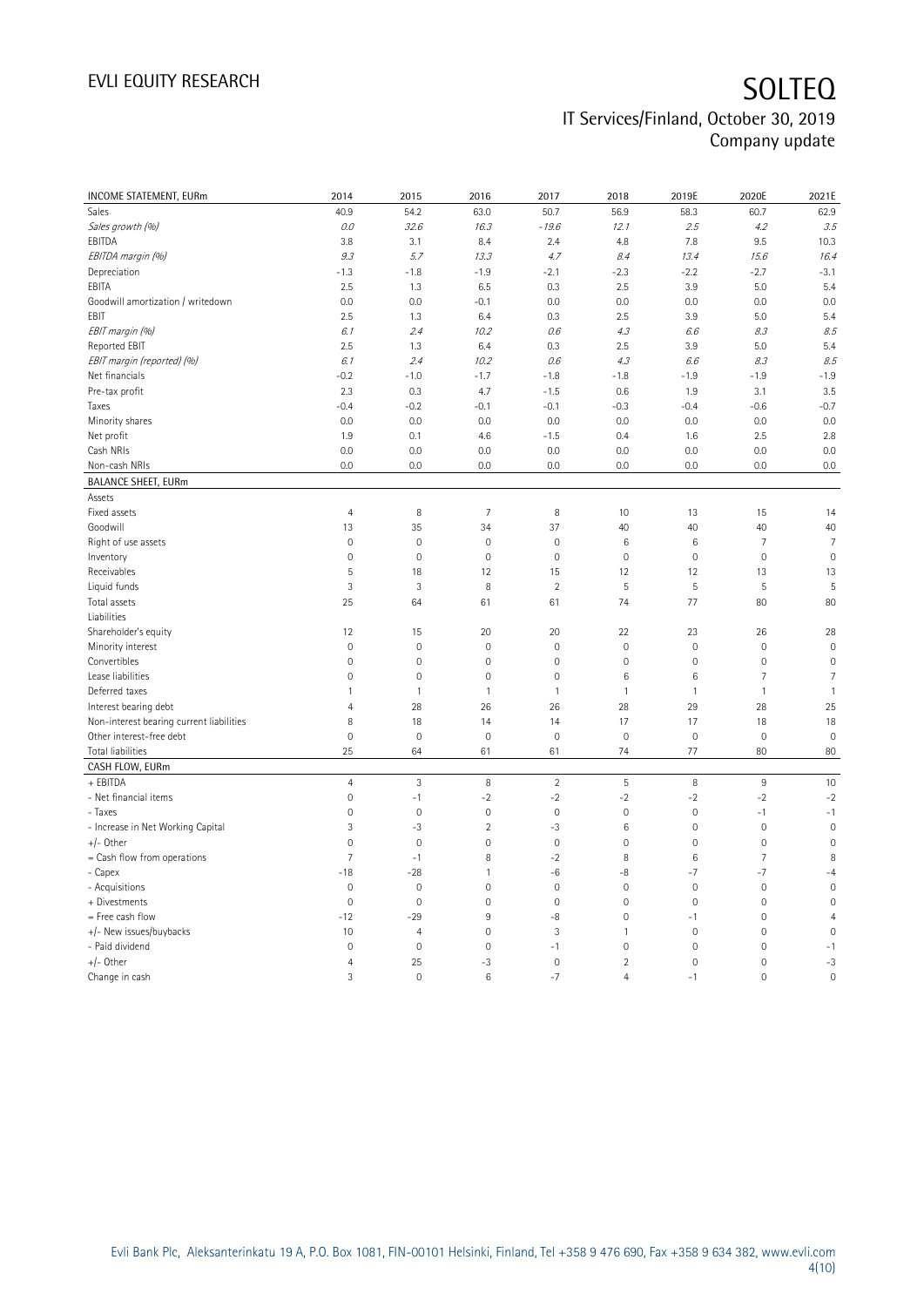| <b>KEY FIGURES</b>                             | 2015          | 2016         | 2017           | 2018           | 2019E          | 2020E          | 2021E        |
|------------------------------------------------|---------------|--------------|----------------|----------------|----------------|----------------|--------------|
| M-cap                                          | 30            | 28           | 28             | 25             | 27             | 27             | 27           |
| Net debt (excl. convertibles)                  | 26            | 17           | 24             | 29             | 30             | 30             | 27           |
| Enterprise value                               | 56            | 45           | 52             | 54             | 57             | 57             | 54           |
| Sales                                          | 54            | 63           | 51             | 57             | 58             | 61             | 63           |
| EBITDA                                         | 3             | 8            | $\overline{2}$ | 5              | 8              | $9\,$          | 10           |
| EBIT                                           | $\mathbf{1}$  | $\,6$        | $\mathbf 0$    | $\overline{2}$ | $\overline{4}$ | 5              | 5            |
| Pre-tax                                        | $\mathbf 0$   | 5            | $-1$           | $\mathbf{1}$   | $\overline{2}$ | 3              | 3            |
| Earnings                                       | $\mathbf 0$   | 5            | $-2$           | $\mathbf 0$    | $\overline{2}$ | $\overline{2}$ | 3            |
| Equity book value (excl. minorities)           | 15            | 20           | 20             | 22             | 23             | 26             | 28           |
| Valuation multiples                            |               |              |                |                |                |                |              |
| EV/sales                                       | 1.0           | 0.7          | 1.0            | 1.0            | 1.0            | 0.9            | 0.9          |
| EV/EBITDA                                      | 18.2          | 5.4          | 21.8           | 11.4           | 7.3            | 6.1            | 5.3          |
| EV/EBITA                                       | 43.4          | 7.0          | 168.7          | 22.0           | 14.8           | 11.4           | 10.2         |
| EV/EBIT                                        | 43.4          | 7.1          | 168.7          | 22.0           | 14.8           | 11.4           | 10.2         |
| EV/OCF                                         | $-94.8$       | 5.8          | $-26.7$        | 6.7            | 10.2           | 8.1            | 6.9          |
| EV/FCFF                                        | $-2.1$        | 4.6          | $-7.6$         | 28.6           | 24.4           | 15.4           | 7.7          |
| P/FCFE                                         | $-1.1$        | 3.3          | $-3.3$         | 56.6           | $-28.6$        | 153.9          | 7.6          |
| P/E                                            | 298.5         | 6.1          | $-18.3$        | 69.9           | 17.3           | 11.0           | 9.8          |
| P/B                                            | 2.0           | 1.4          | 1.4            | 1.1            | 1.2            | 1.1            | 1.0          |
| Target EV/EBITDA                               | 0.0           | 0.0          | 0.0            | 0.0            | 7.6            | 6.2            | 5.5          |
| Target EV/EBIT                                 | 0.0           | 0.0          | 0.0            | 0.0            | 15.3           | 11.7           | 10.5         |
| Target EV/FCF                                  | 0.0           | 0.0          | 0.0            | 0.0            | $-62.3$        | 333.8          | 15.7         |
| Target P/B                                     | 0.0           | 0.0          | 0.0            | 0.0            | 1.2            | 1.1            | 1.0          |
| Target P/E                                     | $O.O$         | 0.0          | 0.0            | 0.0            | 18.4           | 11.7           | 10.4         |
| Per share measures                             |               |              |                |                |                |                |              |
|                                                |               |              |                |                |                |                |              |
|                                                |               |              |                |                |                |                |              |
| Number of shares                               | 16,937        | 17,639       | 18,197         | 19,202         | 19,307         | 19,307         | 19,307       |
| Number of shares (diluted)                     | 16,937        | 17,639       | 18,197         | 19,202         | 19,307         | 19,307         | 19,307       |
| EPS                                            | 0.01          | 0.26         | $-0.08$        | 0.02           | 0.08           | 0.13           | 0.14         |
| Operating cash flow per share                  | $-0.03$       | 0.45         | $-0.11$        | 0.42           | 0.29           | 0.37           | 0.41         |
| Free cash flow per share                       | $-1.69$       | 0.49         | $-0.46$        | 0.02           | $-0.05$        | 0.01           | 0.19         |
| Book value per share                           | 0.91          | 1.15         | 1.13           | 1.14           | 1.21           | 1.34           | 1.44         |
| Dividend per share                             | 0.00          | 0.05         | 0.00           | 0.00           | 0.00           | 0.04           | 0.04         |
| Dividend payout ratio, %                       | 0.0           | 19.1         | 0.0            | 0.0            | 0.0            | 30.0           | 30.0         |
| Dividend yield, %                              | 0.0           | 3.1          | 0.0            | 0.0            | 0.0            | 2.7            | 3.1          |
| FCF yield, %                                   | $-95.0$       | 30.4         | $-30.2$        | 1.8            | $-3.5$         | 0.6            | 13.2         |
| Efficiency measures                            |               |              |                |                |                |                |              |
| ROE                                            | 0.7           | 25.8         | $-7.4$         | 1.7            | 7.0            | 10.0           | 10.4         |
| <b>ROCE</b>                                    | 4.3           | 14.3         | 0.7            | 4.8            | 6.7            | 8.4            | 8.9          |
| Financial ratios                               |               |              |                |                |                |                |              |
| Inventories as % of sales                      | 0.0           | 0.1          | 0.3            | 0.2            | 0.2            | 0.2            | 0.2          |
| Receivables as % of sales                      | 33.6          | 18.9         | 28.9           | 21.1           | 21.1           | 21.1           | 21.1         |
| Non-interest bearing liabilities as % of sales | 33.7          | 21.5         | 27.0           | 29.2           | 29.2           | 29.2           | 29.2         |
| NWC/sales, %                                   | $-0.1$        | $-2.5$       | 2.2            | $-7.9$         | $-7.9$         | $-7.9$         | $-7.9$       |
| Operative CAPEX/sales, %                       | 51.7          | $-1.1$       | 12.6           | 13.5           | 11.3           | 11.4           | 6.8          |
| CAPEX/sales (incl. acquisitions), %            | 51.7          | $-1.1$       | 12.6           | 13.5           | 11.3           | 11.4           | 6.8          |
| FCFF/EBITDA                                    | $-8.7$        | 1.2          | $-2.9$         | 0.4            | 0.3            | 0.4            | 0.7          |
| Net debt/EBITDA, book-weighted                 | 8.4           | 2.1          | 10.2           | 6.2            | 3.9            | 3.2            | 2.6          |
| Debt/equity, market-weighted                   | 0.9           | 0.9          | 0.9            | 1.1            | 1.0            | 1.0            | 0.9          |
| Equity ratio, book-weighted<br>Gearing, %      | 24.0<br>167.5 | 33.2<br>85.0 | 33.3<br>118.7  | 29.3<br>134.5  | 30.5<br>129.5  | 32.4<br>116.4  | 35.0<br>97.7 |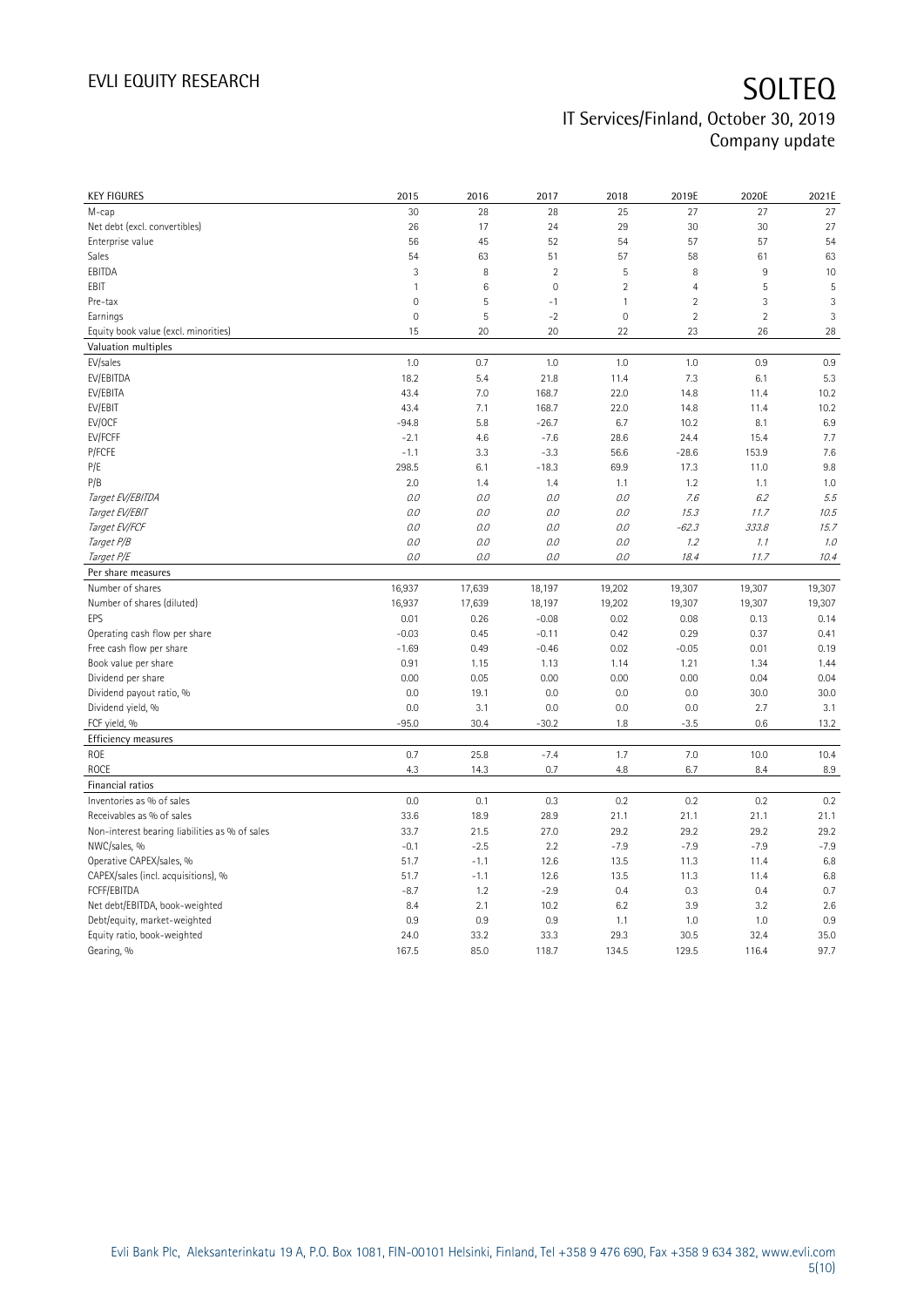COMPANY DESCRIPTION: Solteq is a Nordic software and IT-services provider specializing in digital business solutions. Solteq's strength has been in commerce related solutions with a focus on selected sectors, namely the retail and wholesale, industry, energy, and services sectors.

### INVESTMENT CASE:

| <b>OWNERSHIP STRUCTURE</b>             | <b>SHARES</b> | <b>EURm</b> | 0/0   |
|----------------------------------------|---------------|-------------|-------|
| Sentica Buyout III Ky                  | 4,621,244     | 6.516       | 23.9% |
| Profiz Business Solution Oyi           | 2,051,997     | 2.893       | 10.6% |
| Elo Mutual Pension Insurance Company   | 2,000,000     | 2.820       | 10.4% |
| Saadetdin Ali                          | 1,403,165     | 1.978       | 7.3%  |
| Varma Mutual Pension Insurance Company | 1,245,597     | 1.756       | 6.5%  |
| Aalto Seppo Tapio                      | 700,000       | 0.987       | 3.6%  |
| Roininen Matti Juhani                  | 450,000       | 0.635       | 2.3%  |
| Väätäinen Olli Pekka                   | 400,000       | 0.564       | 2.1%  |
| Lamy Oy                                | 225,000       | 0.317       | 1.2%  |
| Sentica Buyout III Co-Investment Ky    | 180,049       | 0.254       | 0.9%  |
| Ten largest                            | 13,277,052    | 18.721      | 69%   |
| Residual                               | 6,029,475     | 8.502       | 31%   |
| Total                                  | 19,306,527    | 27.222      | 100%  |

EARNINGS CALENDAR

OTHER EVENTS

| COMPANY MISCELLANEOUS |                          |
|-----------------------|--------------------------|
| CEO: Olli Väätainen   | Karhumäentie 3, FI-01350 |
| CFO: Kari Lehtosalo   | Tel:                     |
| IR:                   |                          |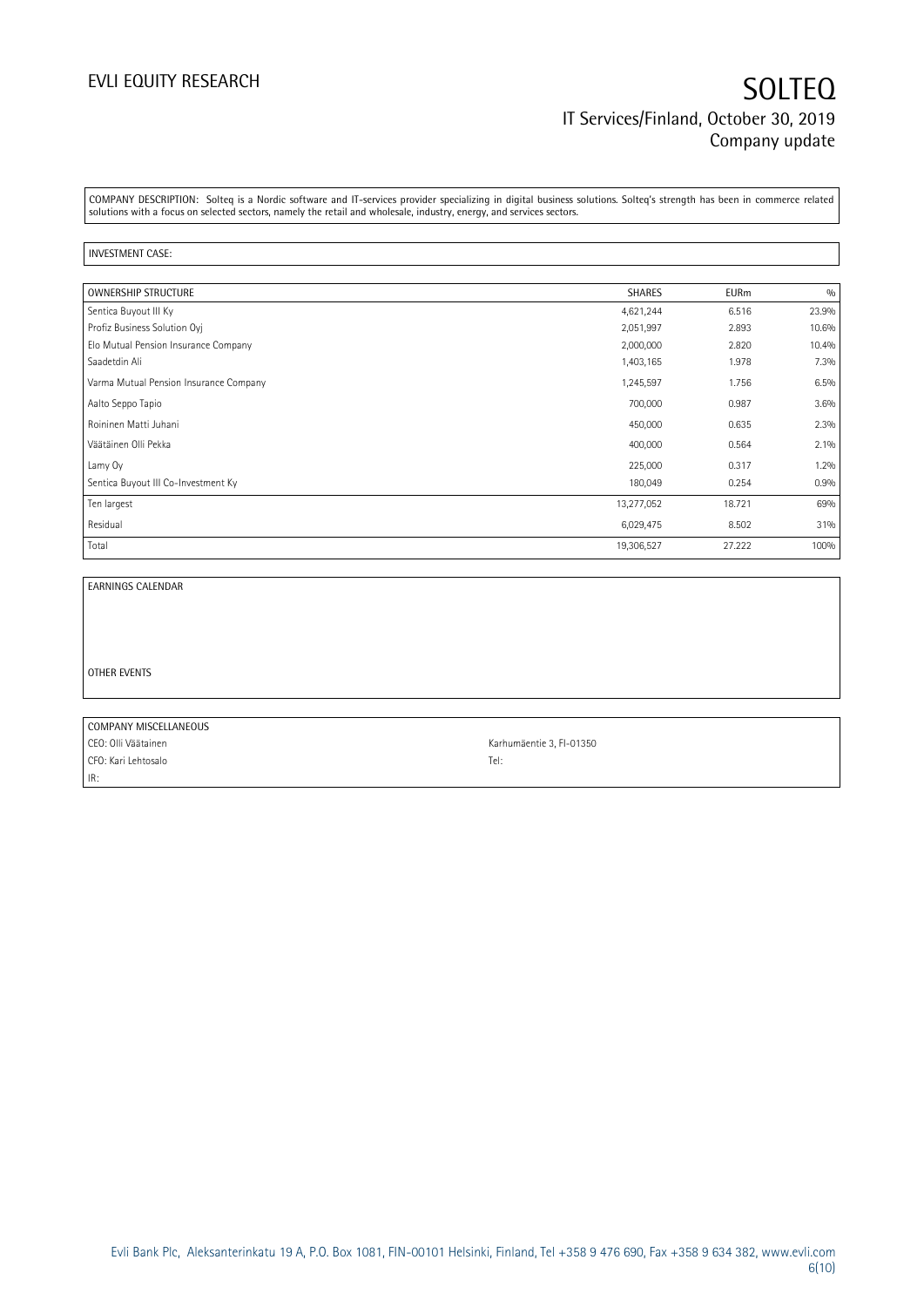DEFINITIONS

| P/E                                                                                                 | EPS                                                                      |
|-----------------------------------------------------------------------------------------------------|--------------------------------------------------------------------------|
|                                                                                                     |                                                                          |
| Price per share                                                                                     | Profit before extraord. items and taxes-income taxes + minority interest |
| Earnings per share                                                                                  | Number of shares                                                         |
| P/BV                                                                                                | <b>DPS</b>                                                               |
|                                                                                                     |                                                                          |
| Price per share<br>Shareholders' equity + taxed provisions per share                                | Dividend for the financial period per share                              |
|                                                                                                     |                                                                          |
|                                                                                                     |                                                                          |
| Market cap                                                                                          | OCF (Operating cash flow)                                                |
| Price per share * Number of shares                                                                  | EBITDA - Net financial items - Taxes - Increase in working               |
|                                                                                                     | capital - Cash NRIs ± Other adjustments                                  |
|                                                                                                     |                                                                          |
| EV (Enterprise value)                                                                               | FCF (Free cash flow)                                                     |
| Market cap + net debt + minority interest at market value -                                         | Operating cash flow - operative CAPEX - acquisitions + divestments       |
| share of associated companies at market value                                                       |                                                                          |
|                                                                                                     |                                                                          |
| EV/Sales                                                                                            | FCF yield, %                                                             |
|                                                                                                     |                                                                          |
| Enterprise value<br><b>Sales</b>                                                                    | Free cash flow                                                           |
|                                                                                                     | Market cap                                                               |
| EV/EBITDA                                                                                           | Operative CAPEX/sales                                                    |
|                                                                                                     |                                                                          |
| Enterprise value<br>Earnings before interest, tax, depreciation and amortization                    | Capital expenditure - divestments - acquisitions<br><b>Sales</b>         |
|                                                                                                     |                                                                          |
| EV/EBIT                                                                                             | Net working capital                                                      |
|                                                                                                     |                                                                          |
| Enterprise value<br>Operating profit                                                                | Current assets - current liabilities                                     |
|                                                                                                     |                                                                          |
| Net debt                                                                                            | Capital employed/Share                                                   |
| Interest bearing debt - financial assets                                                            | Total assets - non-interest bearing debt                                 |
|                                                                                                     | Number of shares                                                         |
| Total assets                                                                                        | Gearing                                                                  |
|                                                                                                     |                                                                          |
| Balance sheet total                                                                                 | Net debt                                                                 |
|                                                                                                     | Equity                                                                   |
| Div yield, %                                                                                        | Debt/Equity, %                                                           |
|                                                                                                     |                                                                          |
| Dividend per share<br>Price per share                                                               | Interest bearing debt                                                    |
|                                                                                                     | Shareholders' equity + minority interest + taxed provisions              |
|                                                                                                     |                                                                          |
| Payout ratio, %                                                                                     | Equity ratio, %                                                          |
|                                                                                                     |                                                                          |
| Total dividends<br>Earnings before extraordinary items and taxes - income taxes + minority interest | Shareholders' equity $+$ minority interest $+$ taxed provisions          |
|                                                                                                     | Total assets - interest-free loans                                       |
| ROCE, %                                                                                             | CAGR, %                                                                  |
|                                                                                                     |                                                                          |
| Profit before extraordinary items + interest expenses+ other financial costs                        |                                                                          |
| Balance sheet total - non-interest bearing debt (average)                                           | Cumulative annual growth rate = Average growth per year                  |
|                                                                                                     |                                                                          |
| ROE, %                                                                                              |                                                                          |
| Profit before extraordinary items and taxes - income taxes                                          |                                                                          |
| Shareholder's equity + minority interest + taxed provisions (average)                               |                                                                          |
|                                                                                                     |                                                                          |
|                                                                                                     |                                                                          |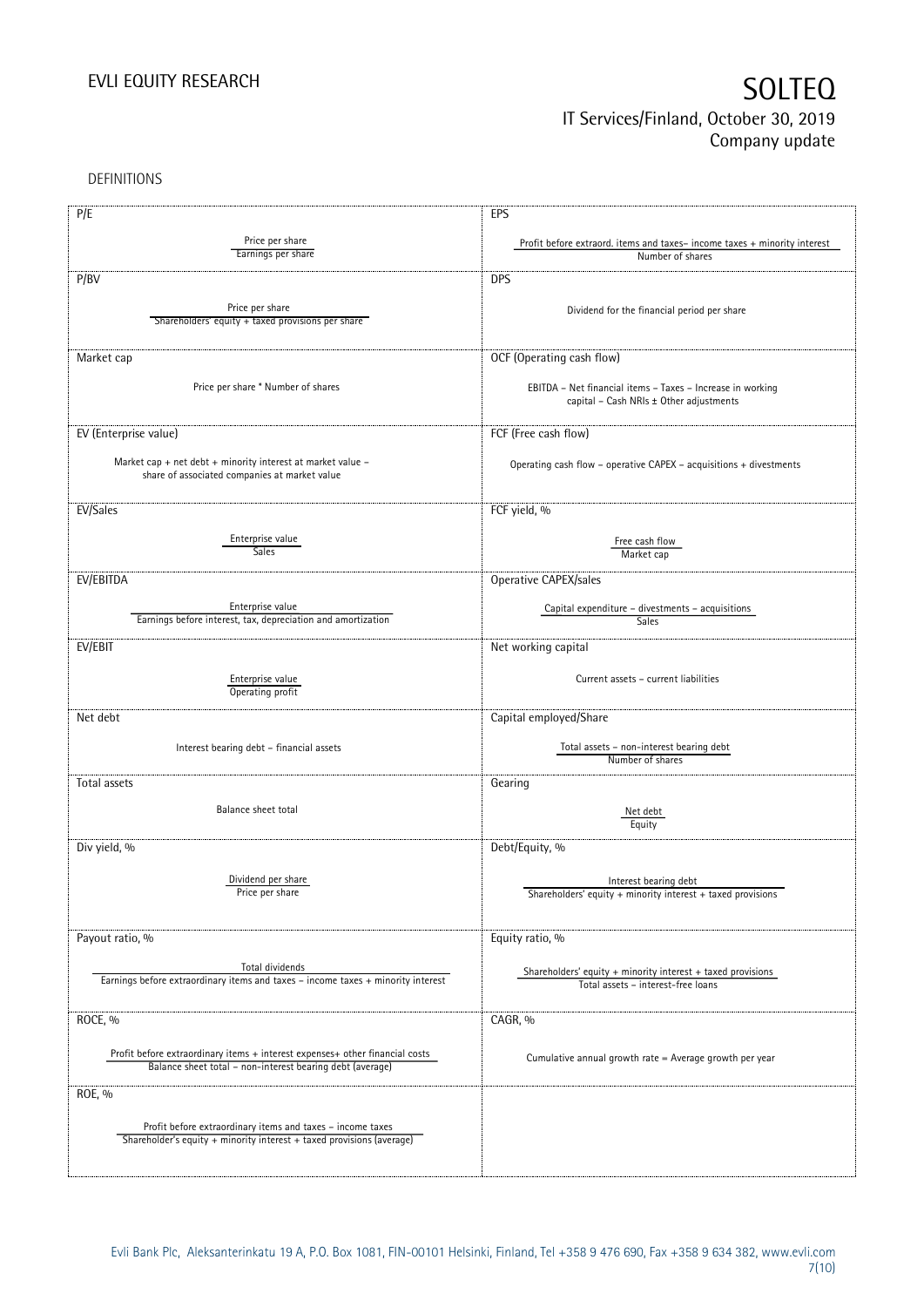### Important Disclosures

Evli Research Partners Plc ("ERP") uses 12-month target prices. Target prices are defined by utilizing analytical techniques based on financial theory including (but not limited to) discounted cash flow analysis and comparative valuation. The selection of valuation methods depends on different circumstances. Target prices may be altered on the basis of new information coming to light in the underlying company or changes in interest rates, changes in foreign exchange rates, other securities prices or market indices or outlook for the aforementioned factors or other factors that may change the conditions of financial markets. Recommendations and changes by analysts are available at [Analysts' recommendations and ratings revisions](https://research.evli.com/JasperAllModels.action?authParam=key;461&authParam=x;G3rNagWrtf7K&authType=3).

Investment recommendations are defined as follows:

| Target price compared to share price | Recommendation |
|--------------------------------------|----------------|
| $<-10.06$                            | SELL.          |
| $-10 - (+10)$ %                      | HOI D          |
| > 10%                                | <b>BUY</b>     |

ERP's investment recommendation of the analyzed company is updated at least 2 timer per year.



The graph above shows the distribution of ERP's recommendations of companies under coverage in 1st of February 2019. If recommendation is not given, it is not mentioned here.

### Name(s) of the analyst(s): Salokivi

This research report has been prepared by Evli Research Partners Plc ("ERP" or "Evli Research"). ERP is a subsidiary of Evli Bank Plc. Production of the investment recommendation has been concluded on 30.10.2019, 8:45. This report has been published on 30.10.2019, 9:00.

None of the analysts contributing to this report, persons under their guardianship or corporations under their control have a position in the shares of the company or related securities.

The date and time for any price of financial instruments mentioned in the recommendation refer to the previous trading day's closing price(s) unless otherwise stated in the report.

Each analyst responsible for the content of this report assures that the expressed views accurately reflect the personal views of each analyst on the covered companies and securities. Each analyst assures that (s)he has not been, nor are or will be, receiving direct or indirect compensation related to the specific recommendations or views contained in this report.

Companies in the Evli Group, affiliates or staff of companies in the Evli Group, may perform services for, solicit business from, hold long or short positions in, or otherwise be interested in the investments (including derivatives) of any company mentioned in the publication or report.

Neither ERP nor any company within the Evli Group have managed or co-managed a public offering of the company's securities during the last 12 months prior to, received compensation for investment banking services from the company during the last 12 months prior to the publication of the research report.

ERP has signed an agreement with the issuer of the financial instruments mentioned in the recommendation, which includes production of research reports. This assignment has a limited economic and financial impact on ERP and/or Evli. Under the assignment ERP performs services including, but not limited to, arranging investor meetings or –events, investor relations communication advisory and production of research material.

ERP or another company within the Evli Group does not have an agreement with the company to perform market making or liquidity providing services.

For the prevention and avoidance of conflicts of interests with respect to this report, there is an information barrier (Chinese wall) between Investment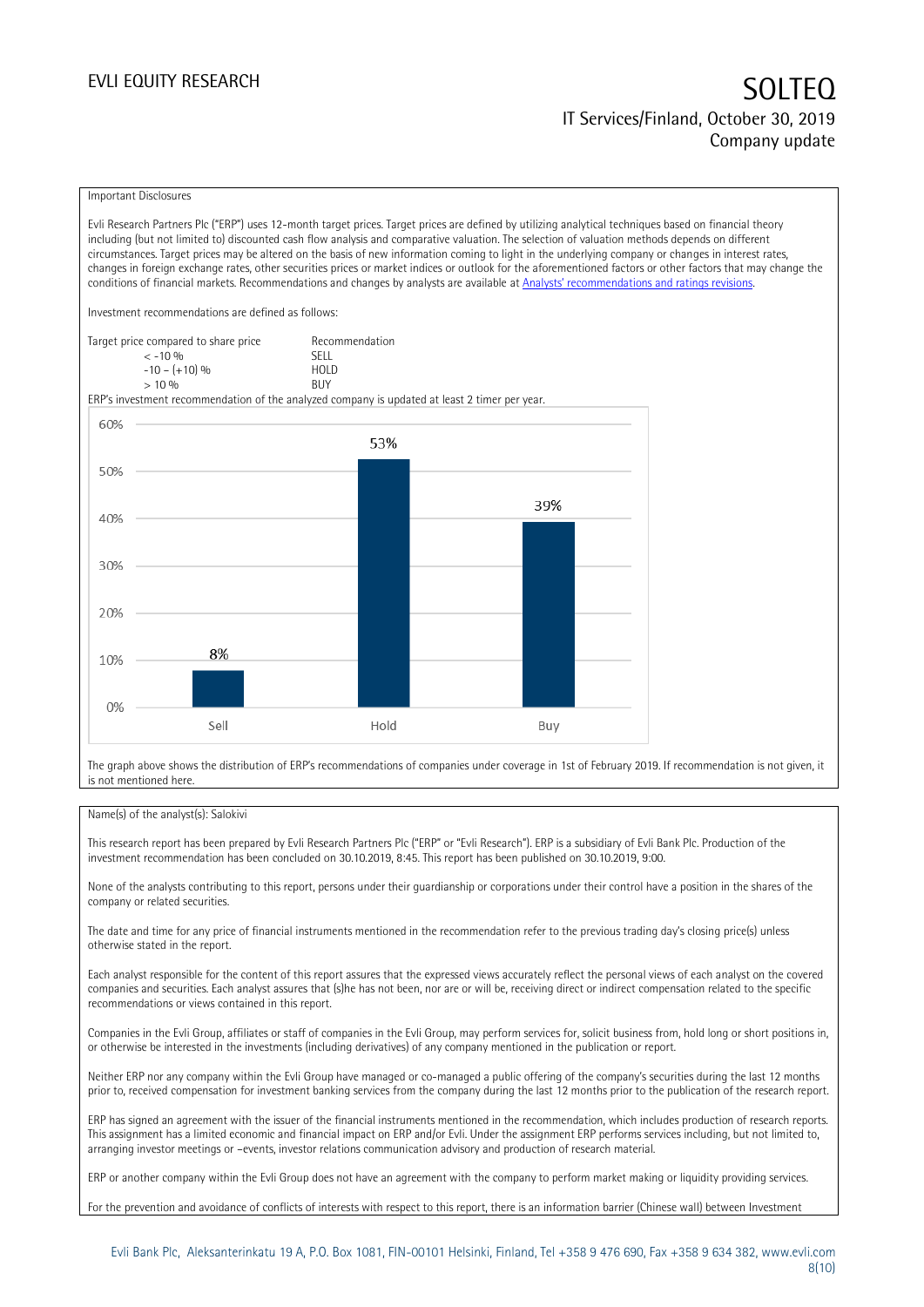Research and Corporate Finance units concerning unpublished investment banking services to the company. The remuneration of the analyst(s) is not tied directly or indirectly to investment banking transactions or other services performed by Evli Bank Plc or any company within Evli Group.

Selected portions of the report were provided to the company for fact checking purposes only.

This report is provided and intended for informational purposes only and may not be used or considered under any circumstances as an offer to sell or buy any securities or as advice to trade any securities.

This report is based on sources ERP considers to be correct and reliable. The sources include information providers Reuters and Bloomberg, stock-exchange releases from the companies and other company news, Statistics Finland and articles in newspapers and magazines. However, ERP does not guarantee the materialization, correctness, accuracy or completeness of the information, opinions, estimates or forecasts expressed or implied in the report. In addition, circumstantial changes may have an influence on opinions and estimates presented in this report. The opinions and estimates presented are valid at the moment of their publication and they can be changed without a separate announcement. Neither ERP nor any company within the Evli Group are responsible for amending, correcting or updating any information, opinions or estimates contained in this report. Neither ERP nor any company within the Evli Group will compensate any direct or consequential loss caused by or derived from the use of the information represented in this publication.

All information published in this report is for the original recipient's private and internal use only. ERP reserves all rights to the report. No part of this publication may be reproduced or transmitted in any form or by any means, electronic, mechanical, photocopying, recording or otherwise, or stored in any retrieval system of any nature, without the written permission of ERP.

This report or its copy may not be published or distributed in Australia, Canada, Hong Kong, Japan, New Zealand, Singapore or South Africa. The publication or distribution of this report in certain other jurisdictions may also be restricted by law. Persons into whose possession this report comes are required to inform themselves about and to observe any such restrictions.

Evli Bank Plc is not registered as a broker-dealer with the U. S. Securities and Exchange Commission ("SEC"), and it and its analysts are not subject to SEC rules on securities analysts' certification as to the currency of their views reflected in the research report. Evli Bank is not a member of the Financial Industry Regulatory Authority ("FINRA"). It and its securities analysts are not subject to FINRA's rules on Communications with the Public and Research Analysts and Research Reports and the attendant requirements for fairness, balance and disclosure of potential conflicts of interest. This research report is only being offered in U.S. by Auerbach Grayson & Company, LLC (Auerbach Grayson) to Major U.S. Institutional Investors and is not available to, and should not be used by, any U.S. person or entity that is not a Major U.S. Institutional Investor. Auerbach Grayson is a broker-dealer registered with the U.S. Securities and Exchange Commission and is a member of the FINRA. U.S. entities seeking more information about any of the issuers or securities discussed in this report should contact Auerbach Grayson. The securities of non-U.S. issuers may not be registered with or subject to SEC reporting and other requirements.

ERP is not a supervised entity but its parent company Evli Bank Plc is supervised by the Finnish Financial Supervision Authority.